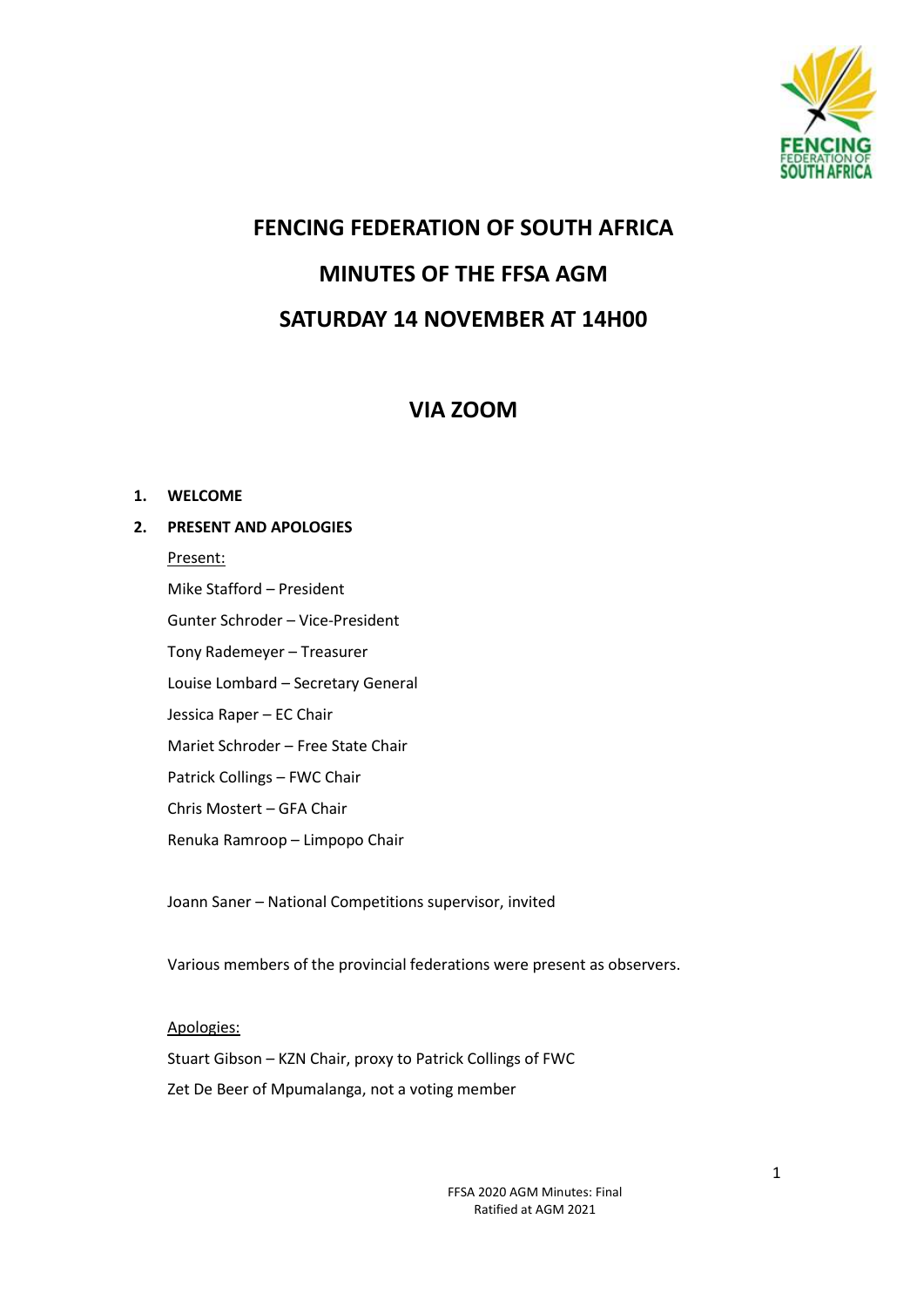Voting strength was also confirmed as based on 2019 numbers due to the fact that as at the date of Notice for the AGM being circulated we had only just received permission to return to training from the Minister:

| President                   | 1                        |
|-----------------------------|--------------------------|
| Vice-President              | 1                        |
| Treasurer                   | 1                        |
| <b>Secretary General</b>    | 1                        |
| Eastern Cape                | 2                        |
| Free State                  | $\overline{\phantom{a}}$ |
| <b>Fencing Western Cape</b> | 2                        |
| Gauteng                     | 2                        |
| Limpopo                     | 1                        |
| KZN                         | 2                        |

Gauteng queried whether KZN had enough members for 2 votes to which Patrick Collings objected as holder of the KZN proxy and the Secretary General pointed out that as a member of KZN she could verify that there were 4 clubs each with more than 10 members, accordingly KZN has the 40+ members for 2 votes.

#### **3. RATIFICATION OF 2019 AGM MINUTES**

Proposed Vice-President, Seconded Jessica Raper

#### **4. MATTERS ARISING FROM THE MINUTES**

No matters were raised.

#### **5. PRESIDENT'S REPORT**

The President read his report to the meeting.

*I* would like to thank my fellow EXCO members for their dedication and hard work during *the lockdown period where the EXCO gave of their time weekly in trying to keep our sport alive. 2020 has indeed been a very challenging year. We as EXCO resolved to hold weekly Zoom meetings in order to be able to be on top of action required to keep our coaches and their businesses alive which we considered to be a priority. To this end a lot of hard work was put into obtaining funding from Government as well as re-allocating much of our own funding to assist our coaches across the board.*

*We managed to get Louise Lombard onto the Covid War Room Committee of Sascoc which helped us to stay ahead of issues involved in getting the sport back to activity. We*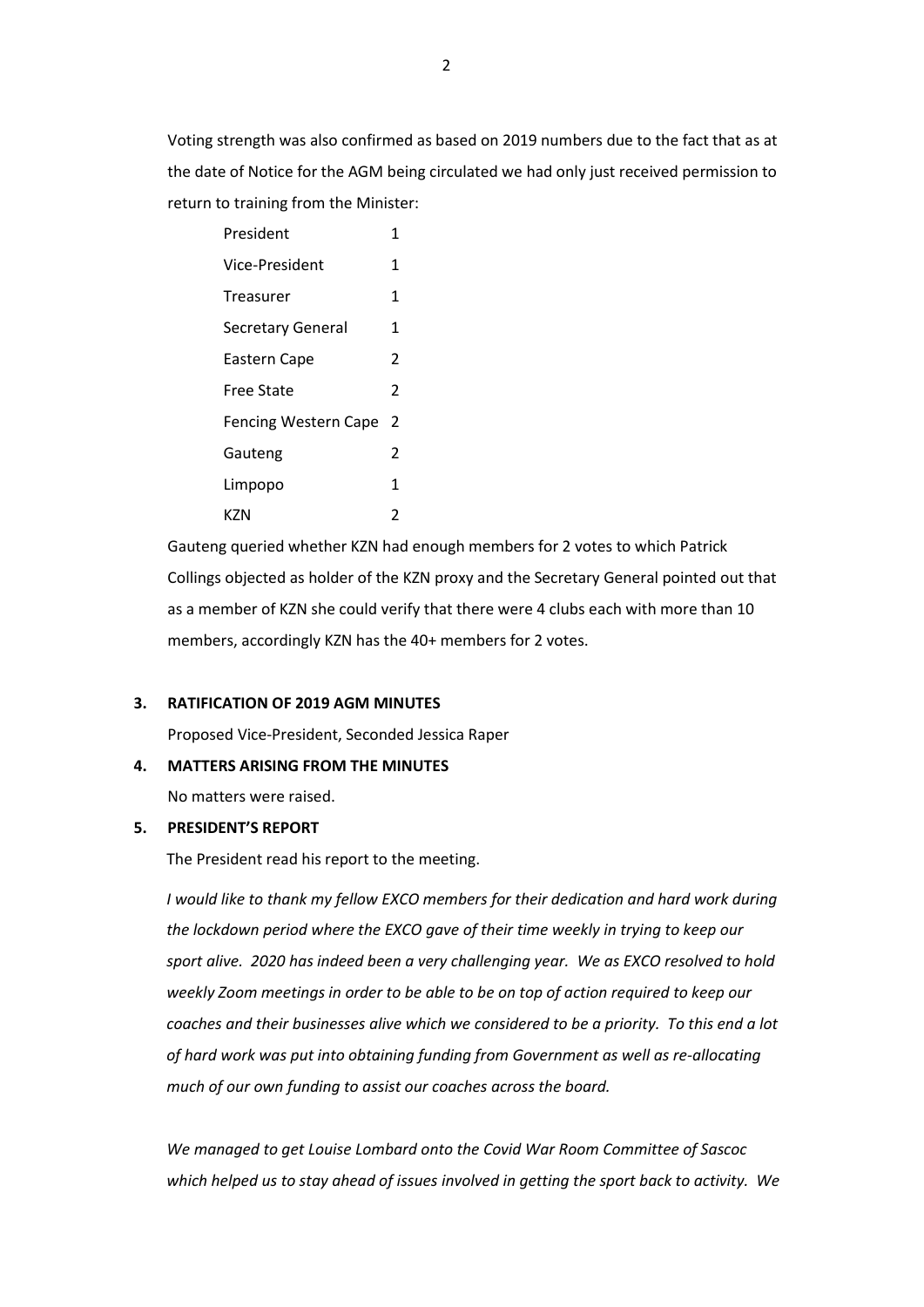*planned, financed and implemented the training of compliance offices to ensure that the return of our clubs to fencing was done in a manner that complied with rules set out by Government. The President (myself) has built up a good relationship and communication with the new Sascoc President, Mr Barry Hendricks. We also organised a virtual training course during Lockdown for Foil and Epee refereeing which was extremely popular and well supported.*

*The EXCO had to comply with a lot of reports and paperwork from Department of Sport and Culture and we are pleased to report that this has resulted in us being given an increased annual grant which I believe is a great achievement given the economic circumstances of the country.*

*The EXCO is involved in giving sound leadership and guidance on some serious issues involving women in sport and this is an ongoing issue.*

#### *Administration*

*There have been no changes to the Executive committee in the 2019/20 year.*

*We have welcomed Mrs Renuka Ramroop as chair of Limpopo province in September 2019 and Mr Patrick Collings as chair of the Western Cape in February 2020.*

*Mr Manyane Sefalaru was elected as chair of the Athlete's Commission in August 2019. All other commissions have remained as is.*

#### *National competitions*

*National competitions as you are all aware have been severely curtailed due to Covid.*

#### *International results*

*We have noted some very strong international performances during the 2019/20 year, the following being of specific note (some of these were mentioned in my previous Presidents report but are interesting to note again):*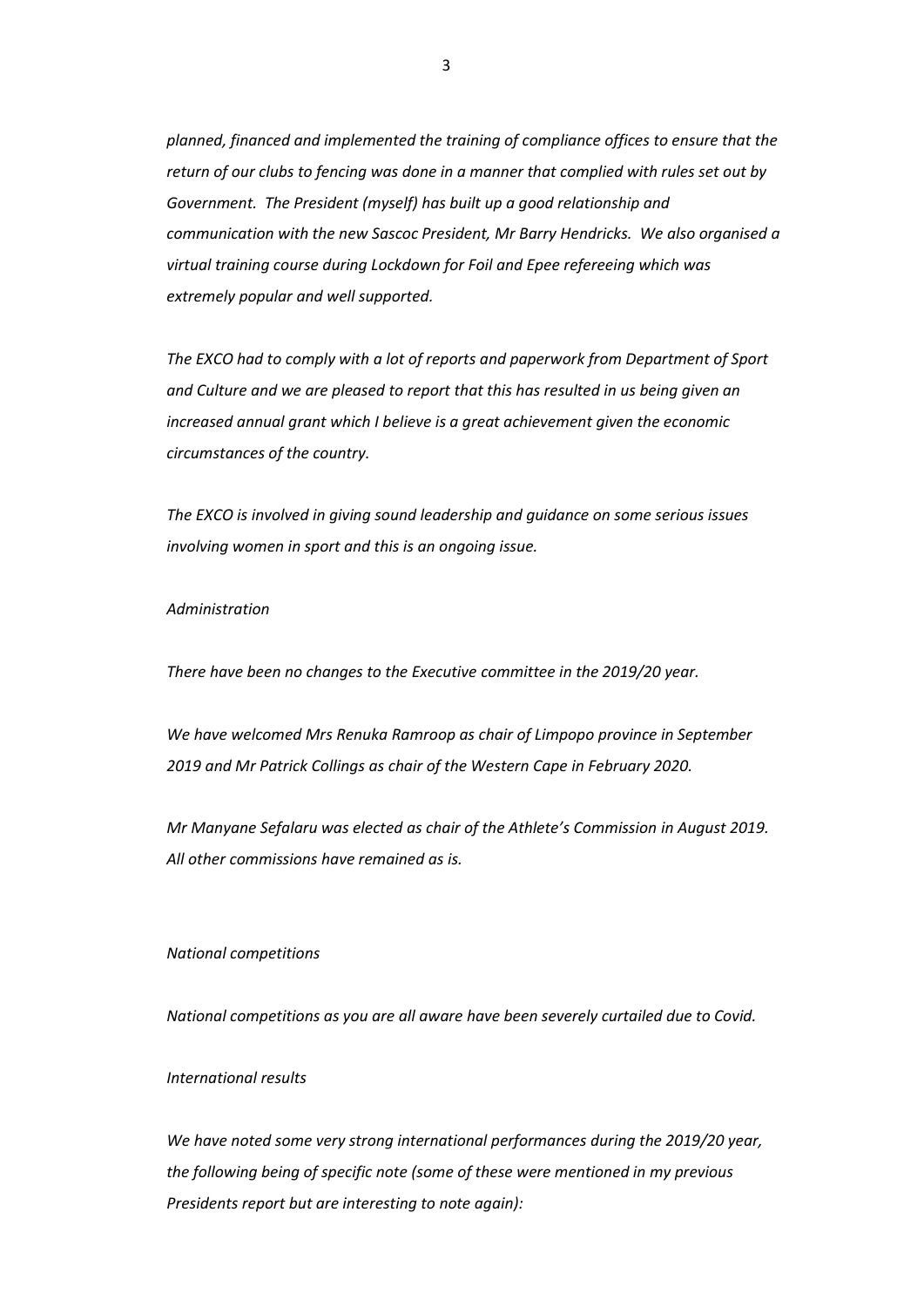- *• Christiaan Bester had notable Junior World Championship 2019 results in April 2019 finishing 12/144 in Cadet Men's epee and 85/195 in Junior Men's epee.*
- *• At the Senior World Championships in July 2019 Pasha Tychler finished 74 and Harry Saner finished 172 of 224 entries in the men's epee event.*
- *• The senior women's epee team won Silver at the Senior African Championship in Mali in June 2019.*
- *• Our Junior African Championship squad to Ghana in February 2020 did exceptionally well, returning with a Junior Women's epee silver, a Junior Men's epee bronze and a Junior Men's foil bronze.*
- *• We have 6 fencers eligible to compete in Olympic qualifier, which was previously scheduled to take place in April 2020 in Egypt, but this has been pushed back by 1 year.*

#### *Coaching*

*The national coaching body has been formalised and we have all of our paperwork in place to begin the RPL process for a number of our coaches.*

*Covid disrupted the coach development programme with the British Fencing with 2020 courses, workshops and examinations to be cancelled. These will be rescheduled to 2021.*

*FIE*

*The president attended the FIE Congress in December 2019 in Switzerland. There were no major decisions affecting Africa or South Africa. The World Championships 2021 are coming to Africa in the form of Egypt, this is the first time the event has been held in Africa since 1997.*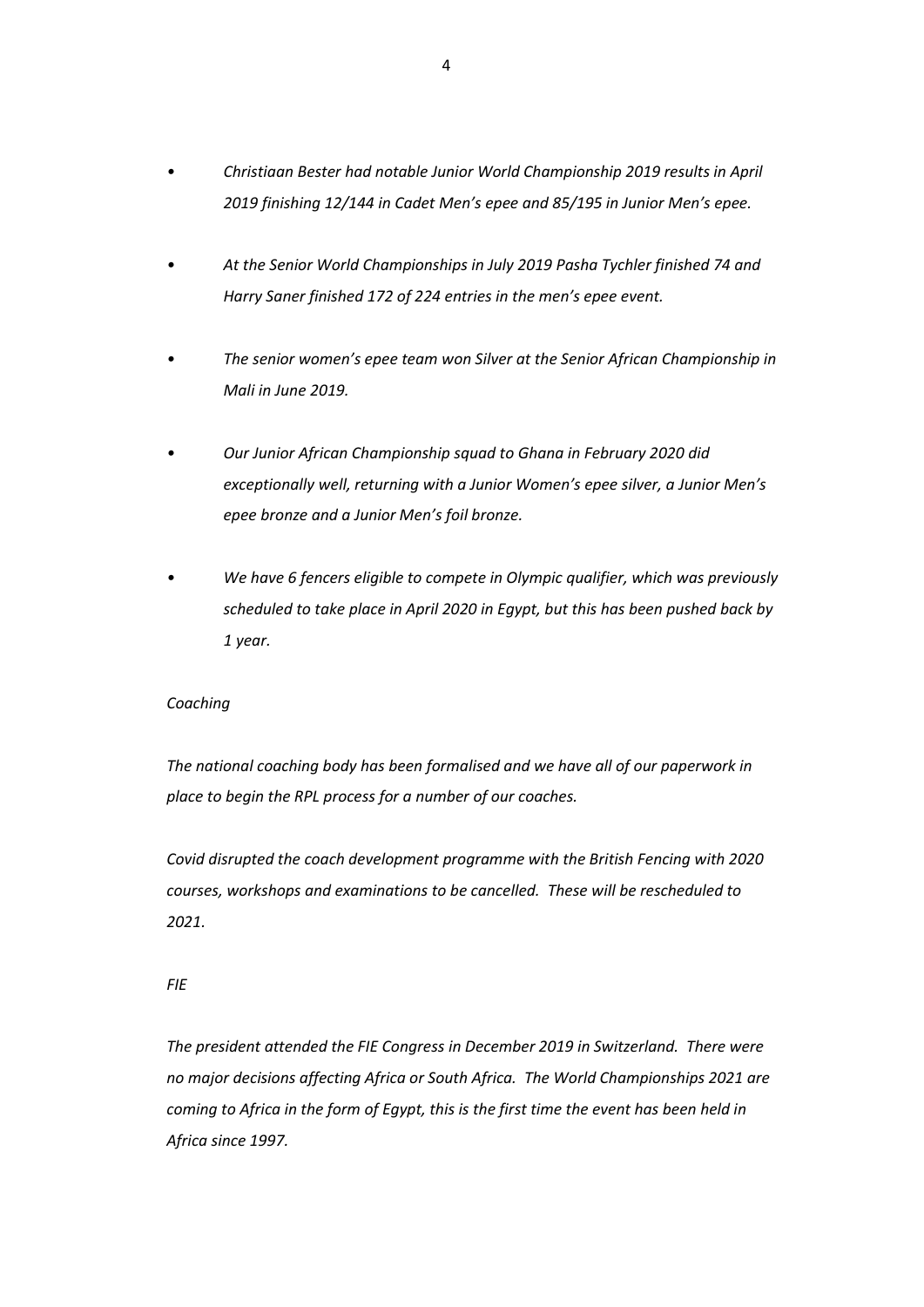*We noted the initial impact of Covid-19 on international events when the FIE had to change the hosts of various international events during February and March 2020, which made international participation difficult for South Africa during this time due to the Visa requirements of different countries.* 

*The 2020 FIE Congress has been cancelled in light of Covid-19.*

*Continental Confederation – CAE*

We were represented by our secretary General, Mrs Louise Lombard, at the CAE annual *meeting in Mali in June 2019. Mrs Lombard also attended the African Games where the CAE was supposed to hold their annual congress, however this did not take place as planned.* 

*The 2020 CAE Congress has been cancelled in light of Covid-19.*

#### *Sascoc*

*Both myself and the Secretary General have played our part (and given up a lot of our time) together with many other sporting codes to ensure that firstly a special general meeting was held that enabled the recent subsequent holding of the QGM where a new board has been elected which we all believe will go a long way to healing the mistrust and issues that were evident between the old Sascoc board and the various federations.*

*Going forward we note that Covid-19 is presenting a myriad of new complications for sports management from March 2020 and we hope we can weather the storm.*

The Treasurer offered a vote of thanks to the President for leading us through a complicated year for sport

#### **6. FINANCIAL REPORT**

6.1 Audited financial statements

The financial statements were sent to council with the Agenda and notice of the meeting.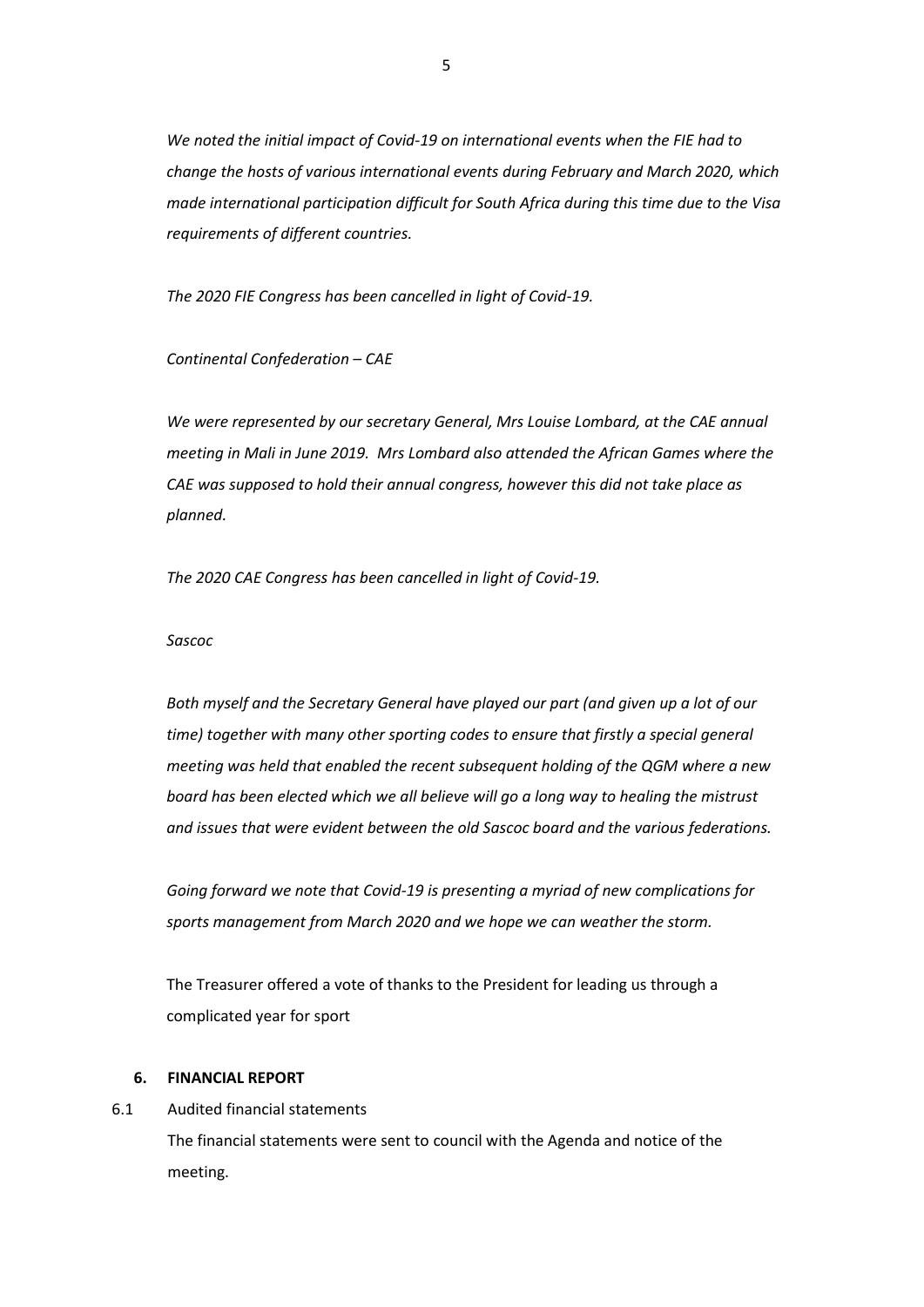The Treasurer noted that he had already sent out explanatory notes to the financials, but re-iterated the following:

There were noticeable fluctuations between the prior year and 2020 figures for the following items:

- Revenue No Lotto grant received in 2020
- Accounting Fees in respect of administration of Lotto grant avoided in 2020
- Affiliation Fees No Commonwealth federation fees paid in 2020
- Banners No banners bought in 2020
- Coaches Support Bigger SRSA grant received & spent in 2020
- Coaches Development As above
- Domestic Competition Support No significant variance or specific reason
- Donations Unable to secure donations in 2020
- Elite athlete support Reduced SRSA grant received & spent in 2020 & some own funds applied in 2019.
- Equipment insurance, transport and repair fees Equipment storage decentralised resulting in less transport
- Lotto grant expenses 2017 Balance of grant spent in 2019
- Medals and Awards No special award trophies handed out in 2020
- Printing and Stationary 2019 included expenses incurred for a training course (none in 2020)
- Public relations Outsourced Facebook promotion campaign started mid 2019
- Safeguarding new programme initiated in 2020
- School's league No SRSA grant received & spent in 2020
- Senior African Championship No SRSA grant received for this in 2019
- Travel and Accommodation 2019 included travel to a special strategy development conference. Fewer other meetings held in 2020
- Youth programme local support No significant variance or specific reason

Financial statements proposed by the President and seconded by the Vice-President.

#### 6.2 Appointment of auditors

The Treasurer reported that the current auditors had been accommodating in giving a discount for the preparation of the 2020 financial statements and have always been efficient.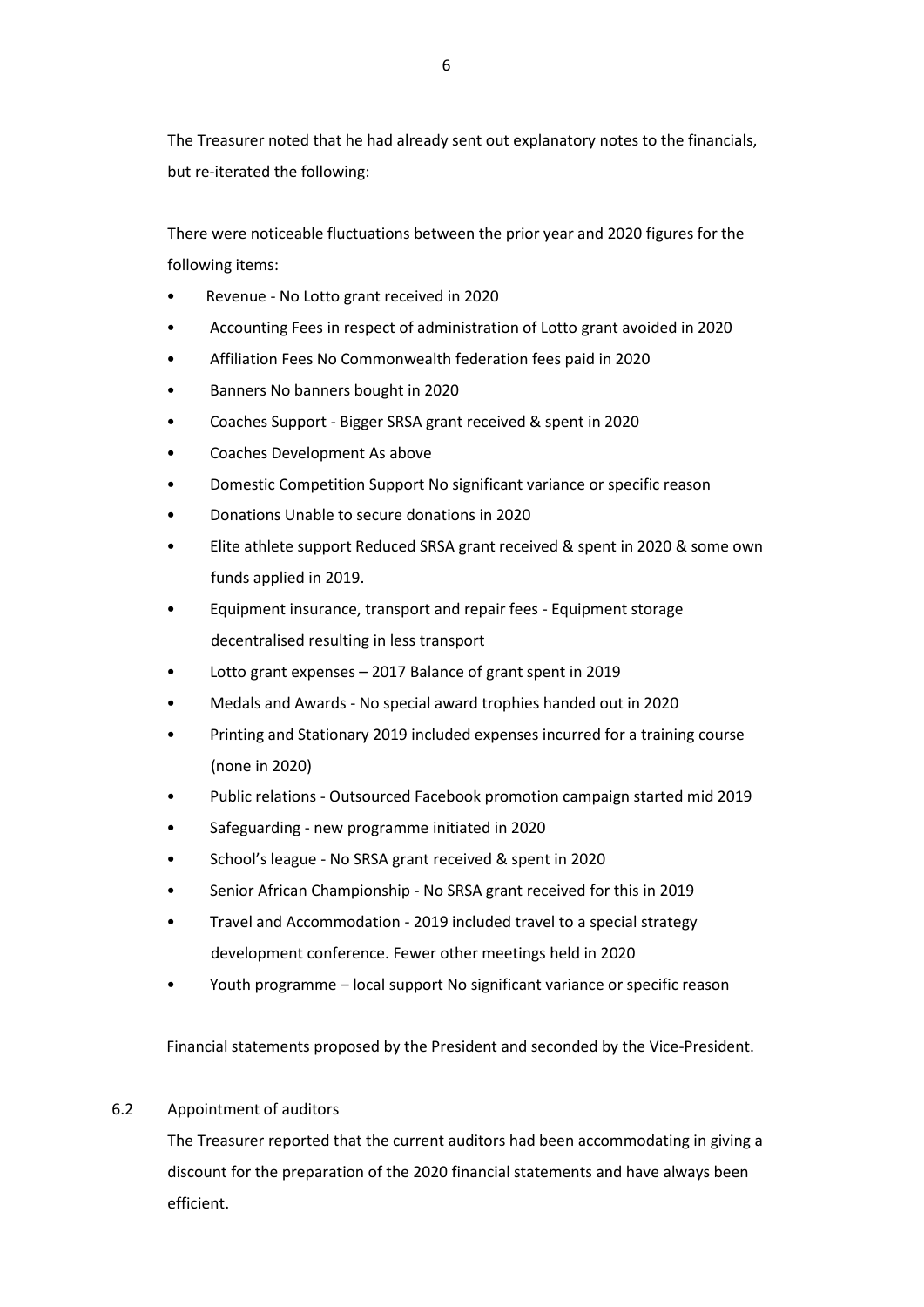Re-appointment of "Ballie, Koseff, Grobler Incorporated" proposed by Patrick Collings, seconded by Jessica Raper.

#### 6.3 Business Plan 2020/21

Per the circulated Exco minutes, we received a few inputs from council and submitted the below to DSAC as our grant application:

- 1) ADMIN Taking into consideration substantial reductions in travel expenses, insurance & accounting fees we could get by on R65 000 (R90 000 last year).
- 2) ATHLETE SUPPORT, LOCAL TRAVEL 15 Development fencers to 3 competitions  $= R120000$
- 3) RETURNING COACHES 15 x R5000 ea. = R75 000
- 4) FENCING KIT FOR DEVELOPMENT FENCERS 80 sets of jackets, masks & gloves.  $= R125000$
- 5) ATHLETE SUPPORT, INTERNATIONAL TRAVEL 2 Fencers = R80 000
- 6) BRITISH FENCING COACHING PROJECT = R35 000

We have subsequently been advised that we have been granted R509 000, which included and additional R9 000 for administration. We are awaiting payment of this grant. All categories are increases over the 2019 grant figures. We do not know if this is due to the department accepting inflation or Covid related assistance to federations

In respect of kit for development fencers to ensure no sharing due to Covid rules, it is agreed put this out to "tender" as soon as the funds are received and will require more specific wish lists from provinces

## **7. COMMISSIONS**

- 7.1 Athlete's Commission
	- 7.1.1 Report

Report accepted, no queries on the report

## 7.2 Legal, Disciplinary & Dispute Commission

7.2.1 Report

Report accepted, no queries on the report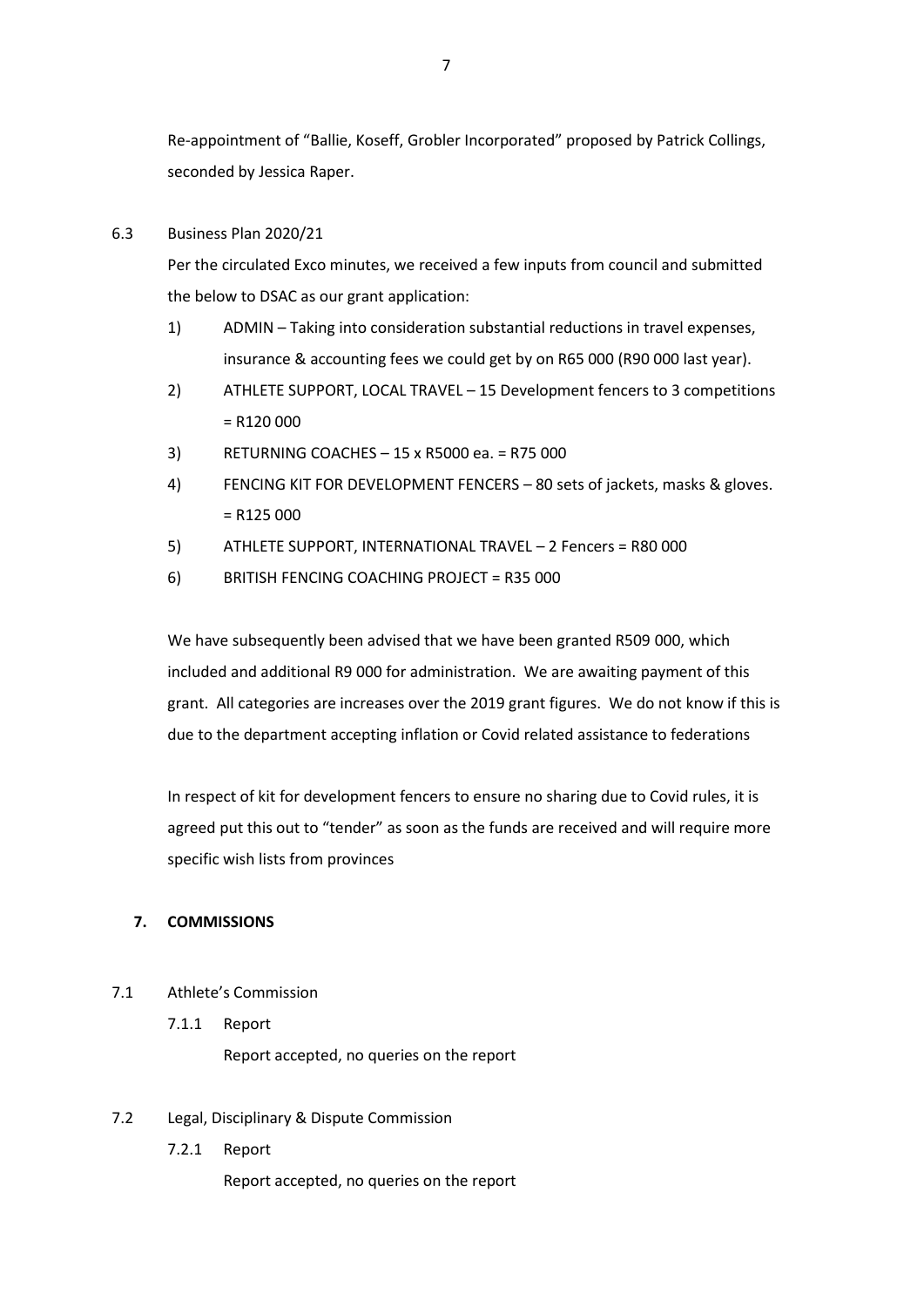#### 7.3 Competition Commission

#### 7.3.1 Report

Report accepted, query raised by Patrick Collings on behalf of KZN in respect of the comment that there were no KZN fencers registered in 2020, when 2 in fact participated in the Cape Open in February 2020.

Tony Rademeyer, as outgoing Chairman of the Commission, raised the following points of importance for the incoming commission members:

- i. Training of provincial competition supervisors
- ii. Introduction of the new FIE adopted double-strap mask system
- iii. National competition structure

He further noted that strong people with competition experience are needed on this commission.

#### 7.3.2 Calendar 2021

The Secretary General made the proposal that due to the difficulty reported by all provinces in easily or cost effectively securing venues that we reverse plan the calendar for 2021 ie that provinces say when and where they can host rather than being allocated dates, which may be even more difficult. Approved.

It is recorded that the Arnold Classic is set for 14-16 May 2021 and fencing has once again been invited to attend. If possible and subject to restrictions, we will use this for a national competition.

Gauteng advises that they may have access to the Pretoria church hall and in which case may hope to host a competition in mid-January. To advise council.

#### 7.4 Refereeing Commission

7.4.1 Report

Report accepted, no queries on the report

- 7.5 National Team Management & Coaches Commission
	- 7.5.1 Report

8

Report accepted, no queries on the report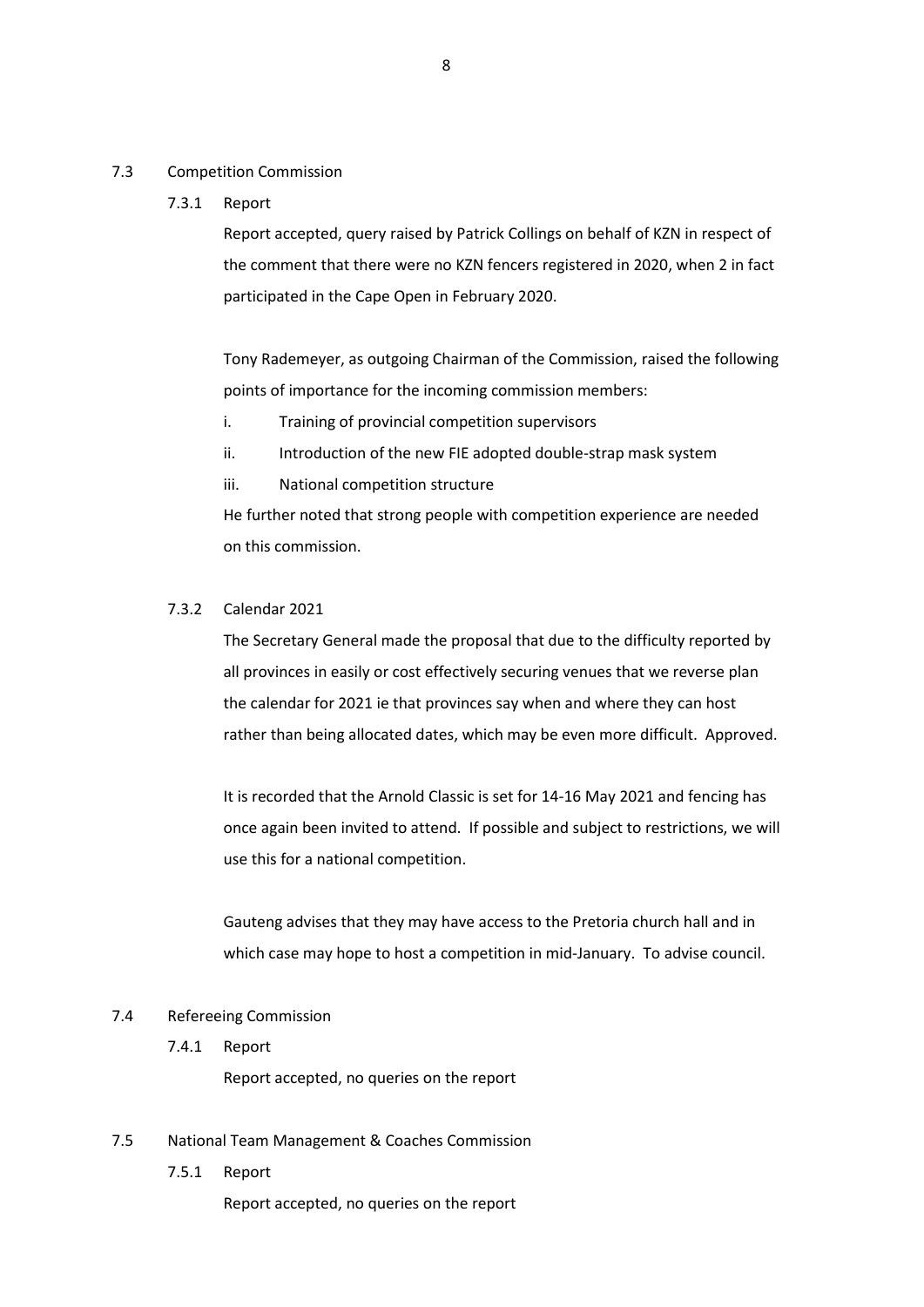7.5.1 Closure of Men's Epee Team Olympic Qualification project It is accepted that there is no possible way to qualify a team at this stage and the project is officially closed.

Jessica thanked the participants in the project for their efforts.

Chris Mostert proposed that future projects of this type should be tendered for by coaches or administrators, as applicable, with specific promised outcomes, rather than be assigned by council. Approved.

- 7.6 Medical and Safety Commission
	- 7.6.1 Report

No report received

- 7.7 Veterans Commission
	- 7.7.1 Report

Report accepted, no queries on the report

#### **8. ELECTIONS OF PERSONS TO COMMISSIONS**

Those elected highlighted

- 8.1 Athlete's Commission
	- Disabled member

No nomination was received for this position. Should any nominations arise, to be made via email and voting to take place via email.

|                          | Pres                    | VP           | SG | <b>Treas</b> | EC | <b>FS</b> | <b>GFA</b> | <b>KZN</b> | Lim          | WC | Total     |
|--------------------------|-------------------------|--------------|----|--------------|----|-----------|------------|------------|--------------|----|-----------|
| Frankie Snyman           |                         |              |    |              |    |           | XX         |            |              |    |           |
| Louise Lombard           | $\mathsf{x}$            | $\mathsf{x}$ | X  |              |    | XX        |            |            | х            | XX | 8         |
| Andrea Cabanac           |                         |              |    | X            | XX |           | XX         | XX         |              |    |           |
| <b>Adrian Bellengere</b> | $\mathsf{\overline{X}}$ | x            | X  | χ            | XX | <b>XX</b> |            | <b>XX</b>  | $\mathsf{x}$ | XX | 13        |
| <b>Rhea Morar</b>        | X                       | X            | X  | Χ            |    | XX        |            | <b>XX</b>  | $\mathsf{x}$ | XX | <b>11</b> |

#### 8.2 Legal, Disciplinary & Dispute Commission

#### 8.3 Competition Commission

| Pres<br>rooc<br>∟ım<br>7 N.<br>эu<br>N4<br>uta<br><b>11</b><br>. .<br>È<br>-<br>$-$<br>$\sim$<br>___<br>$\sim$<br>$ -$<br>$\sim$ $\sim$ $\sim$ $\sim$ $\sim$ $\sim$ $\sim$ |  |  |  | VP | $\sim$ |  | $\sim$ $\sim$ | $\sim$ | $\sim$ $\sim$ $\sim$ |  | . | WC |  |
|----------------------------------------------------------------------------------------------------------------------------------------------------------------------------|--|--|--|----|--------|--|---------------|--------|----------------------|--|---|----|--|
|----------------------------------------------------------------------------------------------------------------------------------------------------------------------------|--|--|--|----|--------|--|---------------|--------|----------------------|--|---|----|--|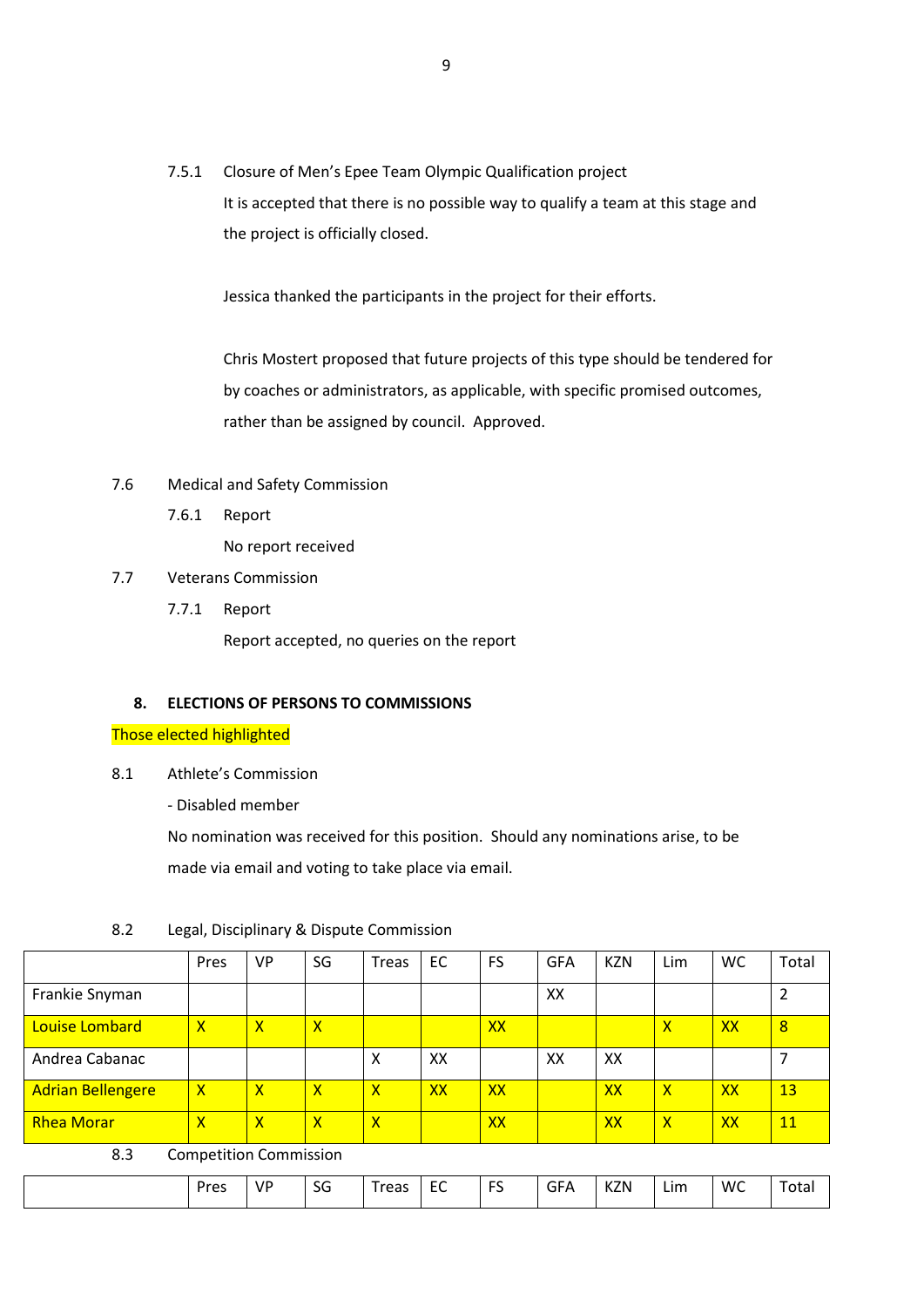| Joann Saner             |              | <b>National Competition Supervisor, unanimous</b> |   |                         |           |    |    |           |              |           |    |  |  |  |
|-------------------------|--------------|---------------------------------------------------|---|-------------------------|-----------|----|----|-----------|--------------|-----------|----|--|--|--|
| <b>Geoff Saner</b>      |              |                                                   |   |                         |           |    |    |           |              |           | 0  |  |  |  |
| Jon-Paul Raper          | X            | $\mathsf{x}$                                      | X | $\overline{\mathsf{x}}$ | <b>XX</b> | XX |    | <b>XX</b> | X            | <b>XX</b> | 13 |  |  |  |
| Hawkins Mkhatshwa       |              |                                                   |   |                         | XX        |    | XX |           |              |           | 4  |  |  |  |
| <b>Randall Daniels</b>  | X            | $\mathbf x$                                       | X | $\mathsf{x}$            |           | XX |    | XX        | $\mathsf{x}$ | XX        | 11 |  |  |  |
| <b>Mitchum Blakeman</b> | $\mathsf{x}$ | X                                                 | x | Χ                       | XX        | XX |    | XX        | X            | <b>XX</b> | 13 |  |  |  |
| Penny Thompson          |              |                                                   |   |                         |           |    |    |           |              |           | 0  |  |  |  |

## 8.4 Refereeing Commission

|                          | Pres | VP | SG | Treas                   | EC | <b>FS</b> | <b>GFA</b> | <b>KZN</b> | Lim          | <b>WC</b> | Total |
|--------------------------|------|----|----|-------------------------|----|-----------|------------|------------|--------------|-----------|-------|
| <b>Marius Titus</b>      | Χ    | х  | х  |                         | XX | <b>XX</b> | XX         | XX         |              | XX        | 13    |
| Andrei Kovrijnik         |      |    |    | X                       | XX |           | ХX         | XX         | Χ            |           | 8     |
| <u>- Louise Lombard </u> | X    | χ  | Χ  | $\mathsf{\overline{x}}$ |    | XX        |            |            | Χ            | XX        | 9     |
| <b>Mike Stafford</b>     | Χ    | χ  | х  | $\mathsf{x}$            |    | <b>XX</b> |            | XX         | $\mathsf{x}$ | XX        | 11    |

## 8.5 National team management and coaches' commission

|                         | Pres                    | <b>VP</b>      | SG                      | <b>Treas</b>            | <b>EC</b> | <b>FS</b> | <b>GFA</b> | <b>KZN</b> | Lim                     | <b>WC</b> | Total       |
|-------------------------|-------------------------|----------------|-------------------------|-------------------------|-----------|-----------|------------|------------|-------------------------|-----------|-------------|
| Mikhail Galukhin        |                         |                |                         |                         | XX        |           | XX         |            |                         |           | 4           |
| <b>Sello Maduma</b>     | $\overline{\mathsf{x}}$ | $\overline{X}$ | $\mathsf{x}$            | $\overline{\mathsf{X}}$ | <b>XX</b> | XX        | <b>XX</b>  | <b>XX</b>  | $\overline{\mathsf{X}}$ | XX        | 15          |
| Mahlodi Mbatha          |                         |                |                         |                         |           |           |            |            |                         |           | $\mathbf 0$ |
| Renier Veitch           |                         |                |                         |                         |           |           |            |            |                         |           | $\mathbf 0$ |
| <b>Gennady Tyshler</b>  |                         |                |                         | $\times$                | XX        |           | XX         |            |                         |           | 5           |
| <b>Gunter Schroder</b>  | $\overline{\mathsf{x}}$ | $\overline{X}$ | $\mathsf{x}$            | $\overline{\mathsf{X}}$ |           | XX        |            | <b>XX</b>  | $\mathsf{x}$            | XX        | <b>11</b>   |
| <b>Patrick Collings</b> | $\overline{\mathsf{x}}$ | $\mathsf{X}$   | $\overline{\mathsf{x}}$ | $\overline{\mathsf{X}}$ |           | <b>XX</b> |            | <b>XX</b>  | $\mathsf{X}$            | XX        | <b>11</b>   |
| <b>Joseph Maluleke</b>  | $\overline{\mathsf{x}}$ | $\mathsf{X}$   | $\overline{X}$          | $\mathsf{x}$            | XX        | <b>XX</b> | <b>XX</b>  | XX         | $\mathsf{X}$            | XX        | 15          |
| Jon-Paul Raper          | $\overline{\mathsf{x}}$ | $\mathsf{X}$   | $\overline{\mathsf{x}}$ |                         | <b>XX</b> | <b>XX</b> | <b>XX</b>  | <b>XX</b>  | $\mathsf{X}$            | XX        | 14          |

## 8.6 Medical and safety commission

|                                        | Pres | VP | SG | <b>Treas</b> | EC | <b>FS</b> | <b>GFA</b> | <b>KZN</b> | Lim | <b>WC</b> | Total |  |  |
|----------------------------------------|------|----|----|--------------|----|-----------|------------|------------|-----|-----------|-------|--|--|
| <b>Medical &amp; Safety Commission</b> |      |    |    |              |    |           |            |            |     |           |       |  |  |
| <b>Mohamed Khan</b>                    |      |    |    |              |    |           |            |            |     |           |       |  |  |
| Patel                                  |      |    |    |              |    |           |            |            |     |           |       |  |  |
| <b>Yasmine Mohamed</b>                 |      |    |    |              |    |           |            |            |     |           |       |  |  |
| <b>Neil Richards</b>                   |      |    |    |              |    |           |            |            |     |           |       |  |  |